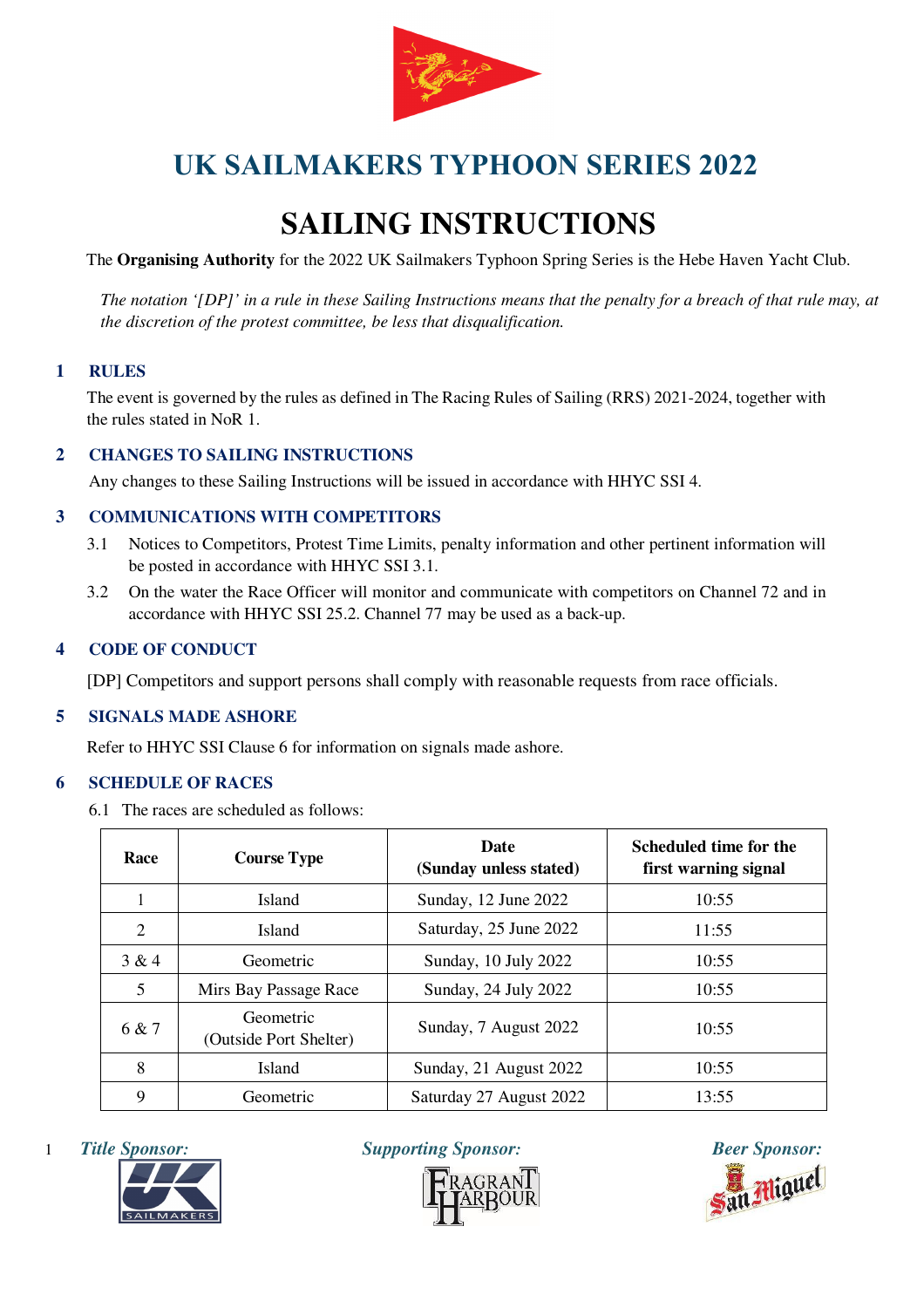

6.2 Races subsequent to the first race of a day shall be started as soon as possible after all boats in each class have finished, retired, or finished outside the time limit from the previous race.

# **7 CLASS FLAGS AND STARTING SEQUENCE**

7.1 Class flags and starting sequence will be as follows:

| <b>Class / Division</b> | <b>Proposed Split Range</b> | <b>Class Flag</b> | <b>Proposed Starting Sequence</b> |
|-------------------------|-----------------------------|-------------------|-----------------------------------|
| <b>IRC</b> Division A   | 1.171 and above             | G                 |                                   |
| <b>IRC</b> Division B   | $1.055 - 1.170$ inclusive   | K                 |                                   |
| <b>IRC</b> Division C   | $1.054$ and below           | R                 |                                   |
| Sportsboat              |                             |                   |                                   |
| <b>J80</b>              |                             |                   |                                   |
| <b>HKPN</b> Division A  | 1189 and below              | Т                 |                                   |
| <b>HKPN</b> Division B  | 1190 and above              | W                 |                                   |
| Dragon                  |                             |                   |                                   |

- 7.2 The Race Officer may change the starting sequence. Competitors are reminded to check the flags on the Committee Boat during the starting sequence.
- 7.3 The Race Committee, upon receipt of entries, may decide to amend the proposed split range of the HKPN Class, including adding another HKPN Division if considered appropriate. The Race Committee may also alter the starting sequence. A Notice to Competitors will be issued to advise any amendments, which will be posted on the ONB not later than 12:00 noon on Friday, 10 June 2022.
- 7.4 In the event that weather conditions, as determined by the Race Committee, are deemed unsuitable for Sportsboats and One-design Classes to race in the Mirs Bay Passage Race (Race 5), an alternative race may be organised for them in the Port Shelter area. Such decision shall be made consultation with the relevant parties. The details of the alternative race, if any, will be posted on the ONB, no later than 17:00 on Friday, 22 July 2022; this corrects NTC#1 and NoR 9.5. On 12 June 2022 (Race 1), and 21 August 2022 (Race 8) the designated Island Course may be replaced by a Geometric course race for the Dragon Class."

# **8 THE RACING AREA**

- 8.1 The Racing Area is given at HHYC SSI Clause 9.
- 8.2 All races will except Races 6 and 7 will start in the general vicinity of Shelter Island (which may extend to the outside of Table Island if wind conditions so demand).
- 8.3 Races 6 and 7 will start in the general area between Trio and Bluff islands. In the event that the weather conditions, as determined by the Race Committee, are deemed unsuitable, these races may start in the general vicinity of Shelter Island.

# **9 COURSES**

The courses for all races are provided in the HHYC SSI Appendices, except that the courses for Race 2 and Race 5 will be selected from the Courses set out in the Annex A and Annex B to this SI, respectively.



2 Title Sponsor: Supporting Sponsor: Beer Sponsor: Beer Sponsor: Beer Sponsor: Beer Sponsor: **Properties of Supporting Sponsor**<br> **PRAGRANT** 

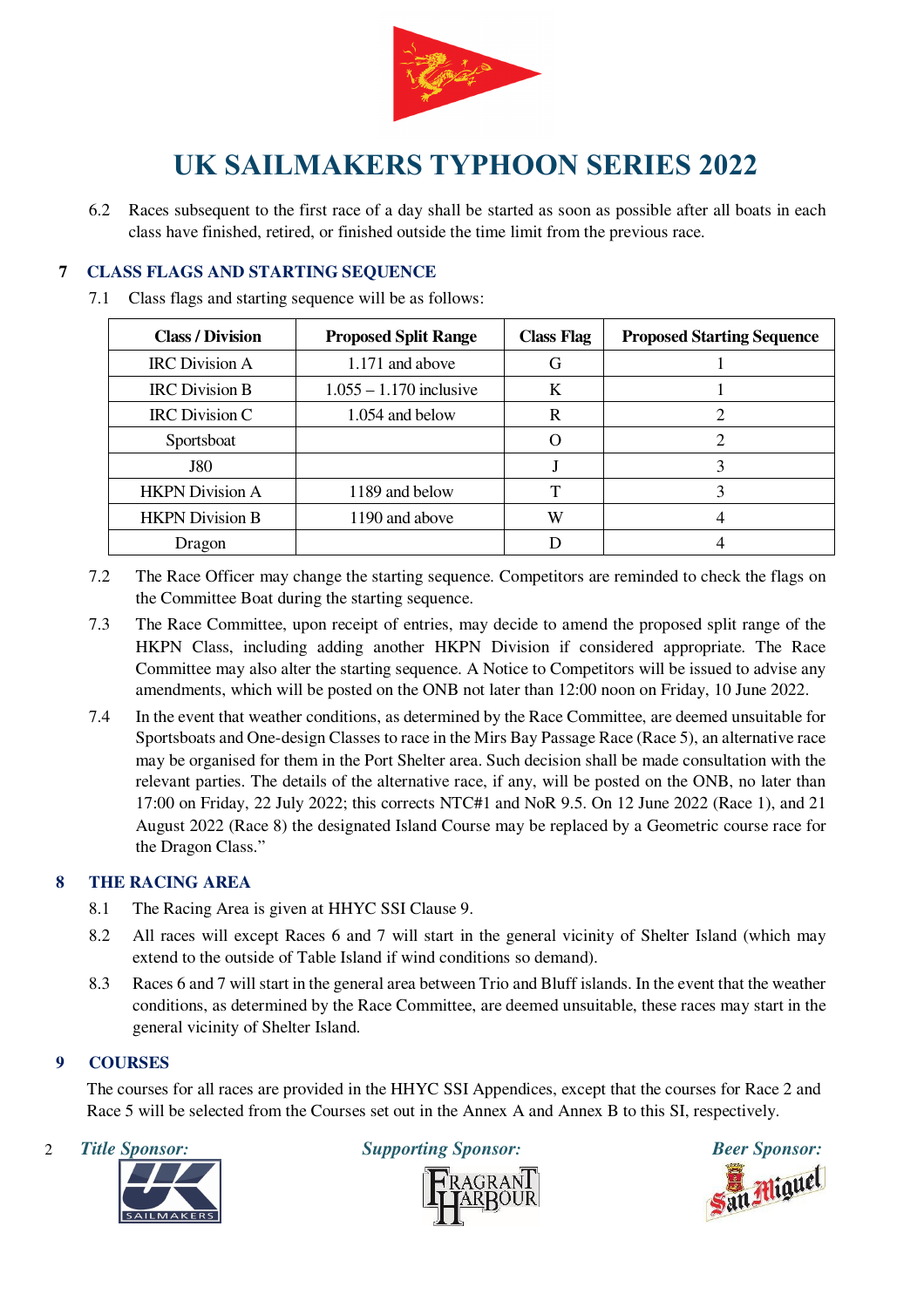

### **10 MARKS**

The marks are given in HHYC SSI 11 and Appendices.

### **11 Not Used**

## **12 THE START**

- 12.1 The starting line and starting sequence will be as stated in HHYC SSI 12.
- 12.2 [DP] Boats whose preparatory signal has not been made shall keep well clear of the starting area, during the starting sequence for other races, in accordance with HHYC SSI 12.1.3.
- 12.3 If any part of a boat's hull is on the course side of the starting line at her starting signal and she is identified, the race committee will attempt to hail her sail number or name; such hailing may be made with a short delay. Failure to hail a boat, failure of the boat to hear such a hail, or the order in which boats are hailed will not be grounds for a request for redress. This changes RRS 62.1(a).

### **13 CHANGE OF THE NEXT LEG OF THE COURSE**

In a geometric race, a mark may be moved once up to 10 degrees and/or 100 metres from its original laid position without the Race Officer signalling a change of course. This changes RRS 33.

### **14 THE FINISH**

- 14.1 The finish will be as stated in HHYC SSI 16.
- 14.2 The finishing mark (ODM) for Island Courses will generally be on the port side of the Course; see Annex A, Notes 2 and 3 for the Race 2 Courses. .
- 14.3 Boats that retire from the race shall notify the Race Officer or face potential disqualification, all in accordance with HHYC SSI 19.

# **15 PENALTY SYSTEM**

For the Sportsboat Class, the penalty for breaking a Part 2 rule shall be a One-Turn Penalty, except that in Race 2 the penalty shall be a Two-Turns Penalty. This changes RRS 44.1.

#### **16 TIME LIMITS**

Pursuant to HHYC SSI 17 the following time limits apply to the first geometric race in a day:

**Race Time Limit** – 90 minutes; and

**Finishing Window** for each class or division – 30 minutes.

# **17 HEARING REQUESTS**

The timing and procedure in respect of protests and redress requests are set out in HHYC SSI 20.

#### **18 SCORING**

The scoring system will be as stated in HHYC SSI 22. Discards shall apply as set out in NoR 15.

# **19 SAFETY REGULATIONS**





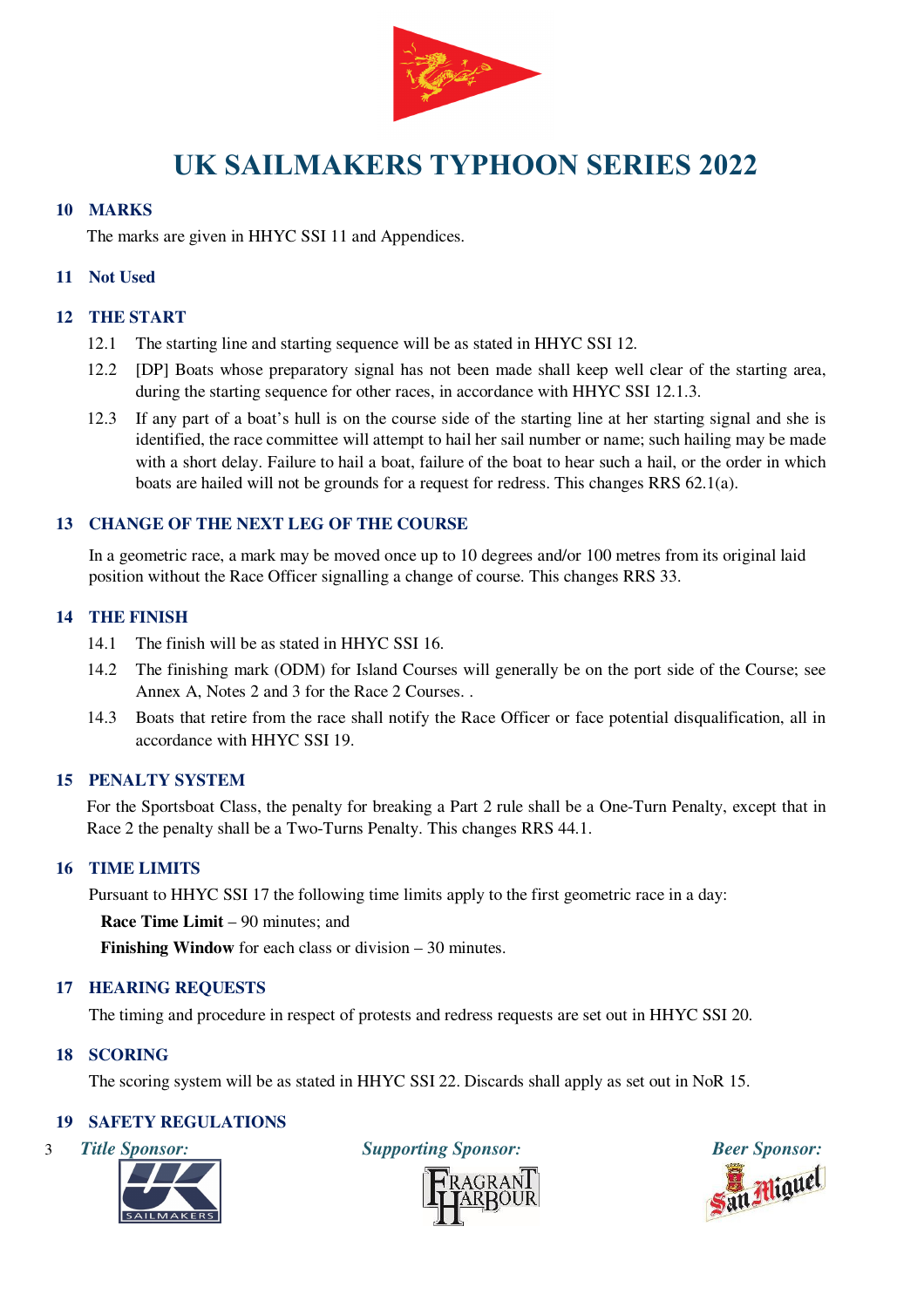

All boats shall comply with Safety Regulations as stated in the HHYC SSI 23 and NoR 1 and 22.

## **20-22 Not Used**

# **23 OFFICIAL VESSELS**

Official vessels will be identified as follows:

- Committee Boat: Hebe One
- Mark laying boat 1: Yellow P4
- Mark laying boat 2: RIB (if used)
- Safety boat: RIB

### **24 Not Used**

### **25 TRASH DISPOSAL**

All competitors are reminded of RRS Basic Principles and Environmental Responsibility, and RRS 47: All rubbish must be taken back onshore after racing.

## **26-28 Not Used**

#### **29 PRIZES**

Prizes will be awarded as set out in the NoR Clause 24.

## **30 RISK STATEMENT**

Reference should be made to NoR 22 and HHYC SSI 28.

#### **31 INSURANCE**

Reference should be made to HHYC SSI 20.





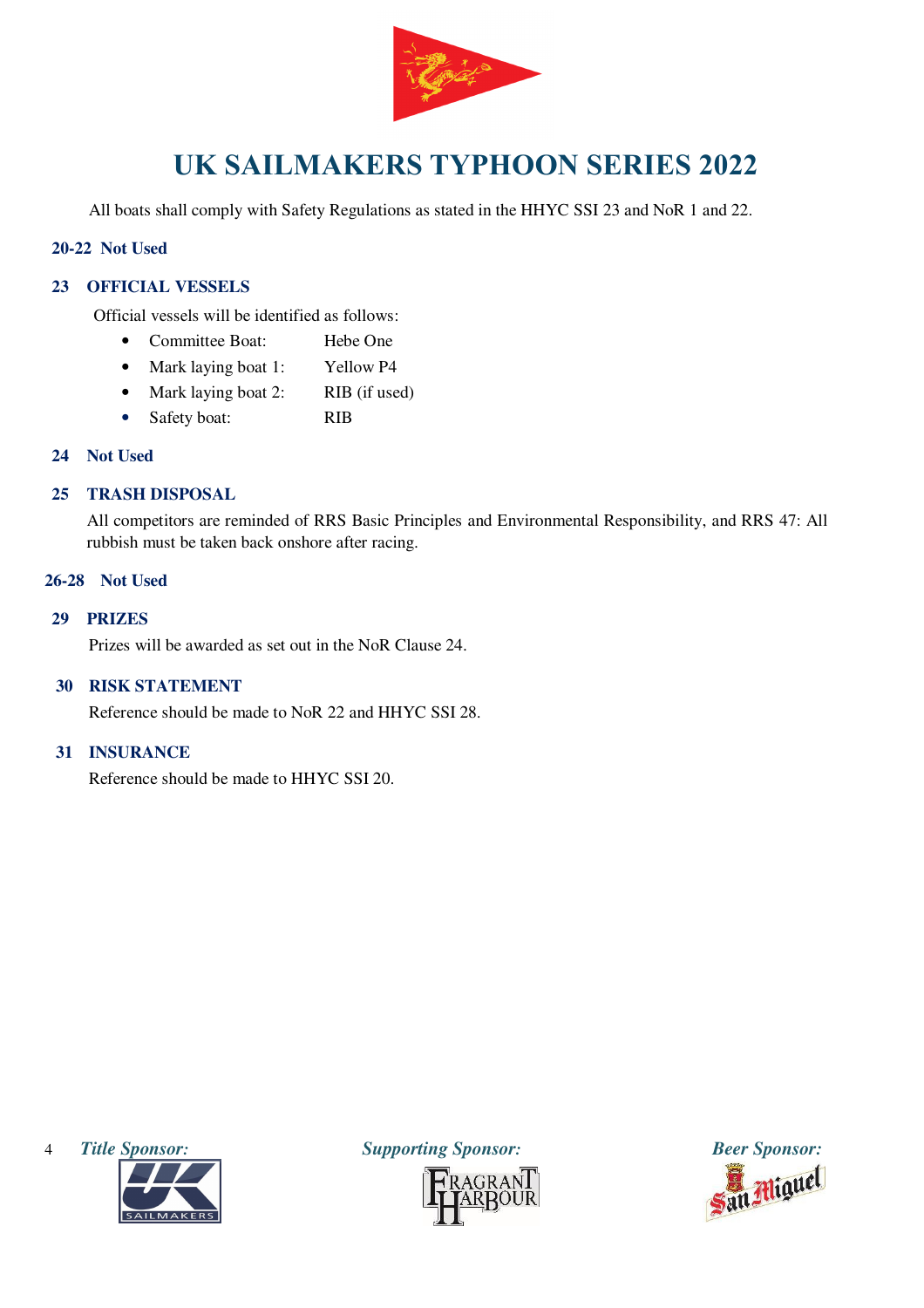

# **Annex A**

For **Race 2 of the Typhoon Series** (integrating Race 3 of the 25<sup>th</sup> Anniversary Sailing Cup) on Saturday, 25 June 2022, the Race Officer will select from the Courses in the following table:

| <b>Course</b><br>No. | <b>Courses for Race 2</b>                                                                                                                                                           |  |
|----------------------|-------------------------------------------------------------------------------------------------------------------------------------------------------------------------------------|--|
| 10                   | Start – Club Mark (if laid) – Trio (s) – Steep (p) – Bluff (s) – Finish at<br>Table                                                                                                 |  |
| 11                   | Start – Club Mark (if laid) – Bluff (s) – Trio (p) – Port Shelter Mark (p)<br>– Finish at Table                                                                                     |  |
| 12                   | Start – Club Mark (if laid) – Port Shelter Mark (s) – Trio (s) – Bluff (s) –<br>Table (s) – Finish at Table                                                                         |  |
| 14                   | Start – Club Mark (if laid) – Trio (s) – Steep (p) – Bluff (s) – Table (s)*<br>- Ma Tsai Pai mark (s) - Port Shelter Mark (s) - Finish at Table                                     |  |
| 15                   | Start – Club Mark (if laid) – Bluff (s) – Trio (p) – Port Shelter Mark (p)<br>- Table (s)* - Ma Tsai Pai Mark (s) - Steep (s) - Finish at Table                                     |  |
| 16                   | Start – Club Mark (if laid) – Port Shelter Mark (s) – Trio (s) – Bluff (s) –<br>Table $(s)^*$ – Ma Tsai Pai Mark $(s)$ – Steep $(s)$ – Finish at Table                              |  |
| 17                   | Start – Club mark (if laid) – Trio (s) – Steep (p) – Bluff (s) – Table (s)*<br>- Ma Tsai Pai Mark (s) - Port Shelter Mark (s) North Nine Pins (s) -<br>Trio $(p)$ – Finish at Table |  |
| 18                   | Start – Club Mark (if laid) – Bluff (s) – Trio (p) – Port Shelter Mark (p)<br>$-$ Table (s)* – Ma Tsai Pai Mark (s) – North Nine Pins (s) – Finish at<br>Table                      |  |
| 19                   | Start – Club Mark (if laid) – Port Shelter Mark (s) – Trio (s) – Bluff (s) –<br>Table (s)* – Ma Tsai Pai Mark (s) – Port Shelter Mark (s) – Steep (s) –<br>Finish at Table          |  |

# **Notes for the Race 2 Courses:**

- 1. Notes 1 to 7 of Appendix B of the HHYC SSI (pages 24 and 25) apply to these Courses.
- 2. For all Race 2 Courses the finishing line shall be between a Committee Boat on the port side of the course and a buoy on the starboard side, close to Table Island.
- 3. \* Boats sailing Courses 14-19, shall also pass through the finishing line when rounding Table (s) for the first time, before continuing on their designated course in the normal manner. Times for all boats will be recorded when passing through the finishing line for the first time, such recorded times will be used to determine the placing of boats in Race 3 of the  $25<sup>th</sup>$  Anniversary Sailing Cup.